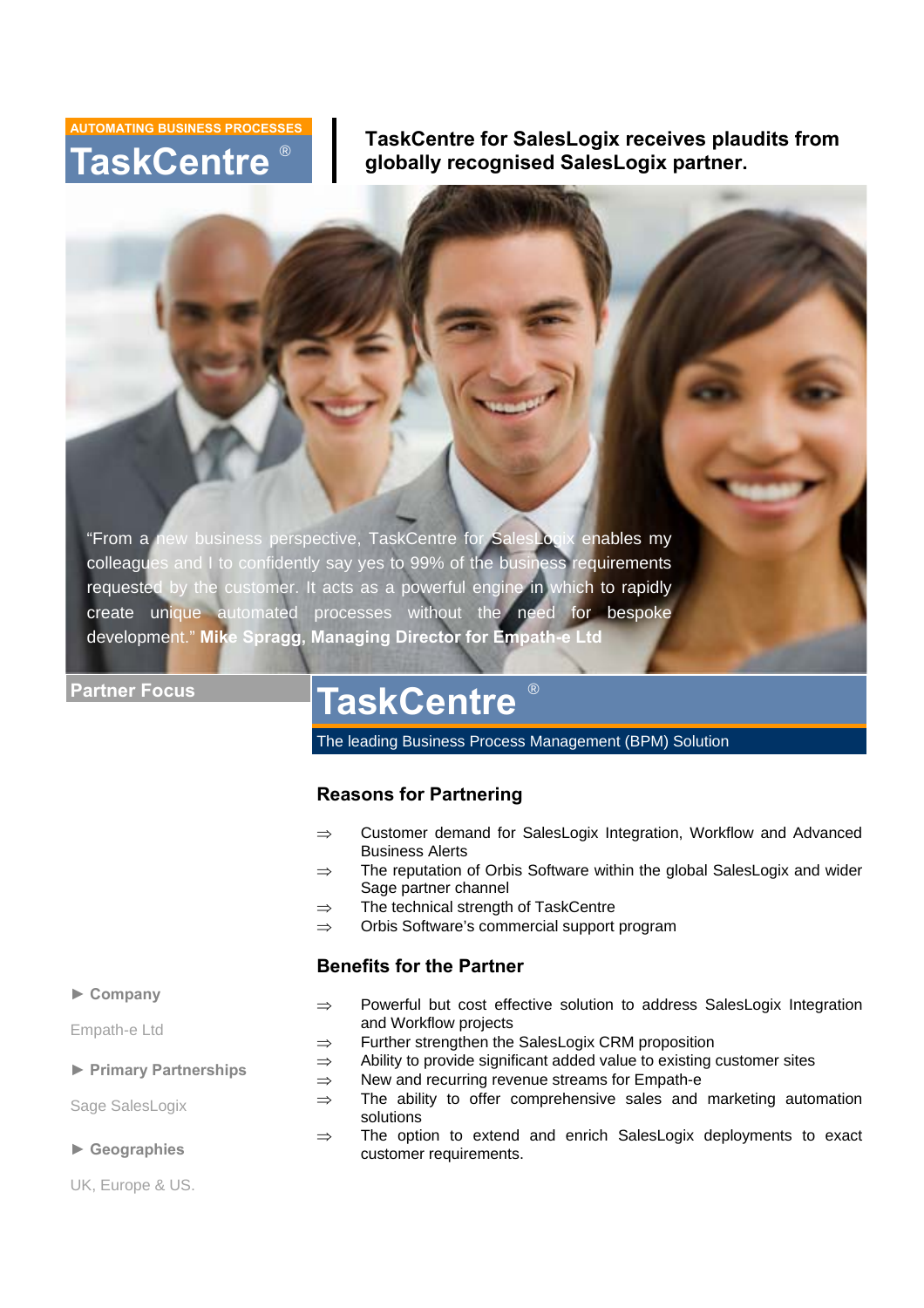

# **Partner Focus: empath-e**

#### **AUTOMATING BUSINESS PROCESSES**

ILL 

**Orbis Software (UK)** 

Empath-e Ltd, a certified Sage Plc Business Partner, is a leading provider of Customer Relationship Management (CRM) and associated business applications in the UK. It helps customers greatly improve their performance in areas of Sales, Marketing, Customer Service & Customer Support, through the introduction of world class CRM technologies & IT services.

Empath-e Ltd are active contributors to all Sage SalesLogix online communities and its owner, Mike Spragg, is a respected authority on all aspects of Customer Relationship Management (CRM).

### **Empath-e Ltd and its initial interest in Orbis TaskCentre.**

CRM is without question a critical business function and the deployment of the correct technologies to support this business area can have a profound effect on the commercial performance of a given company.

As a leading and well respected provider of CRM solutions, Empath-e Ltd have long recognised that CRM processes can often be complex and dependent on any number of variables. Therefore, relying on a CRM application user to react to realtime events can be a 'big ask' for any company.

Mike Spragg, Managing Director for Empath-e Ltd, highlighted this business reality as one of his main drivers for joining the Orbis Software partner program, "Effectively identifying and responding to critical business events is a must for organisations yet very few CRM applications have these capabilities built in as standard. We therefore

required a proven complimentary solution that would add business alerting and exception reporting capabilities to SalesLogix. Orbis Software and its TaskCentre BPM solution was an obvious choice given its global reputation within the SalesLogix and indeed the wider Sage partner community.

### **The commercial benefits of TaskCentre® to Empath-e Ltd**

The commercial advantages of adopting a solution is always at the very forefront of any vendor partner agreement but Empath-e Ltd were more than aware of the advantages of adopting the popular Business Process Management (BPM) solution, TaskCentre for SalesLogix. This was highlighted by Mike Spragg when he said, "From a new business perspective, TaskCentre for SalesLogix enables my colleagues and I to confidently say yes to 99% of the business requirements requested by the customer. It acts as powerful engine in which to rapidly create unique automated processes without the need for bespoke development." He continued, "We now have the ability to rapidly tailor any SalesLogix deployments with TaskCentre for SalesLogix which means we for can pitch and win far more business opportunities."

Clearly, the ability of TaskCentre for SalesLogix to assist Empath-e Ltd in addressing prospective customer requirements is an excellent benefit to obtain from the partnership.

Another important but often overlooked commercial benefit of TaskCentre for SalesLogix is the opportunity for partners to revisit existing